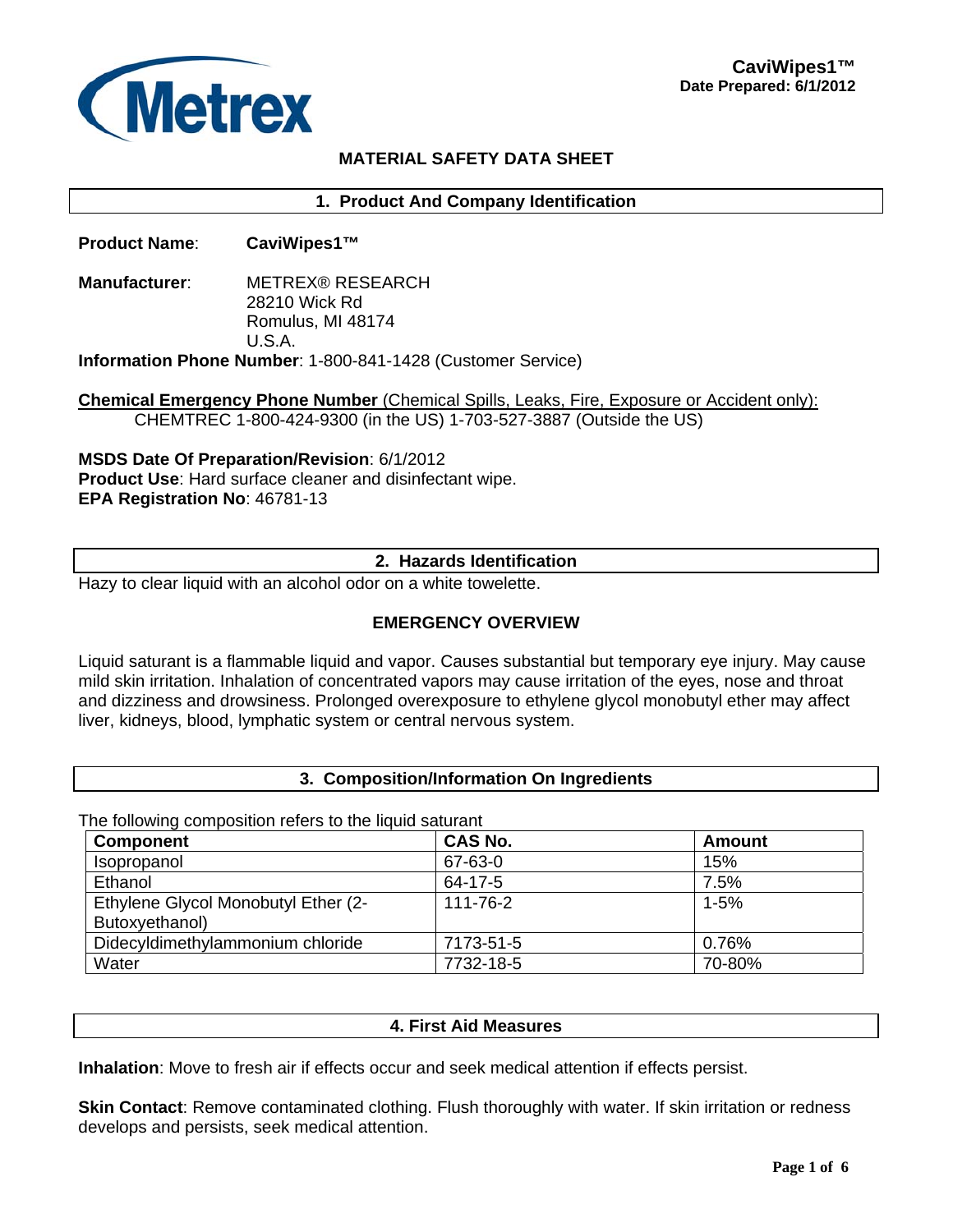

**Eye Contact**: Hold eye open and rinse slowly and gently with water for 15-20 minutes. Remove contact lenses, if present, after the first 5 minutes, then continue rinsing. Call a poison control center or doctor for treatment advice.

**Ingestion**: If liquid is swallowed, get medical advice by calling a Poison Control Center or hospital emergency room. If advice is not available, take victim and product container to the nearest emergency treatment center or hospital. Do not induce vomiting. Do not attempt to give anything by mouth to an unconscious person.

## **5. Fire Fighting Measures**

**Extinguishing Media**: Use water spray or fog, alcohol-resistant foam, carbon dioxide or dry chemical. Cool fire exposed containers with water.

**Special Fire Fighting Procedures**: Firefighters should wear positive pressure self-contained breathing apparatus and full protective clothing for fires in areas where chemicals are used or stored.

**Unusual Fire Hazards**: Liquid saturant is a flammable liquid and vapor. Flammable vapors may collect in confined areas if large amounts are used.

**Hazardous Combustion Products**: Burning may produce carbon monoxide, carbon dioxide, ammonia, chlorine and hydrogen chloride.

### **6: Accidental Release Measures**

Eliminate all ignition sources. Ventilate area. Use explosion-proof equipment if large amounts are released. Wear appropriate protective clothing and equipment (See Section 8). Collect spilled liquid material with an inert absorbent material and collect spilled wipes and place in appropriate, labeled container for disposal. Do not reuse towelette. Refer to Section 13 for disposal advice.

### **7. Handling and Storage**

Avoid contact with eyes. Wash thoroughly with soap and water after handling and before eating, drinking, chewing gum, using tobacco or using the toilet. Remove and wash contaminated clothing before reuse.

Liquid saturant is a flammable liquid and vapor. Keep away from heat, sparks, open flames and all other sources of ignition. Keep containers closed when not in use. Do not reuse towelette.

Store in a cool, well ventilated area away from heat, oxidizers and all sources of ignition.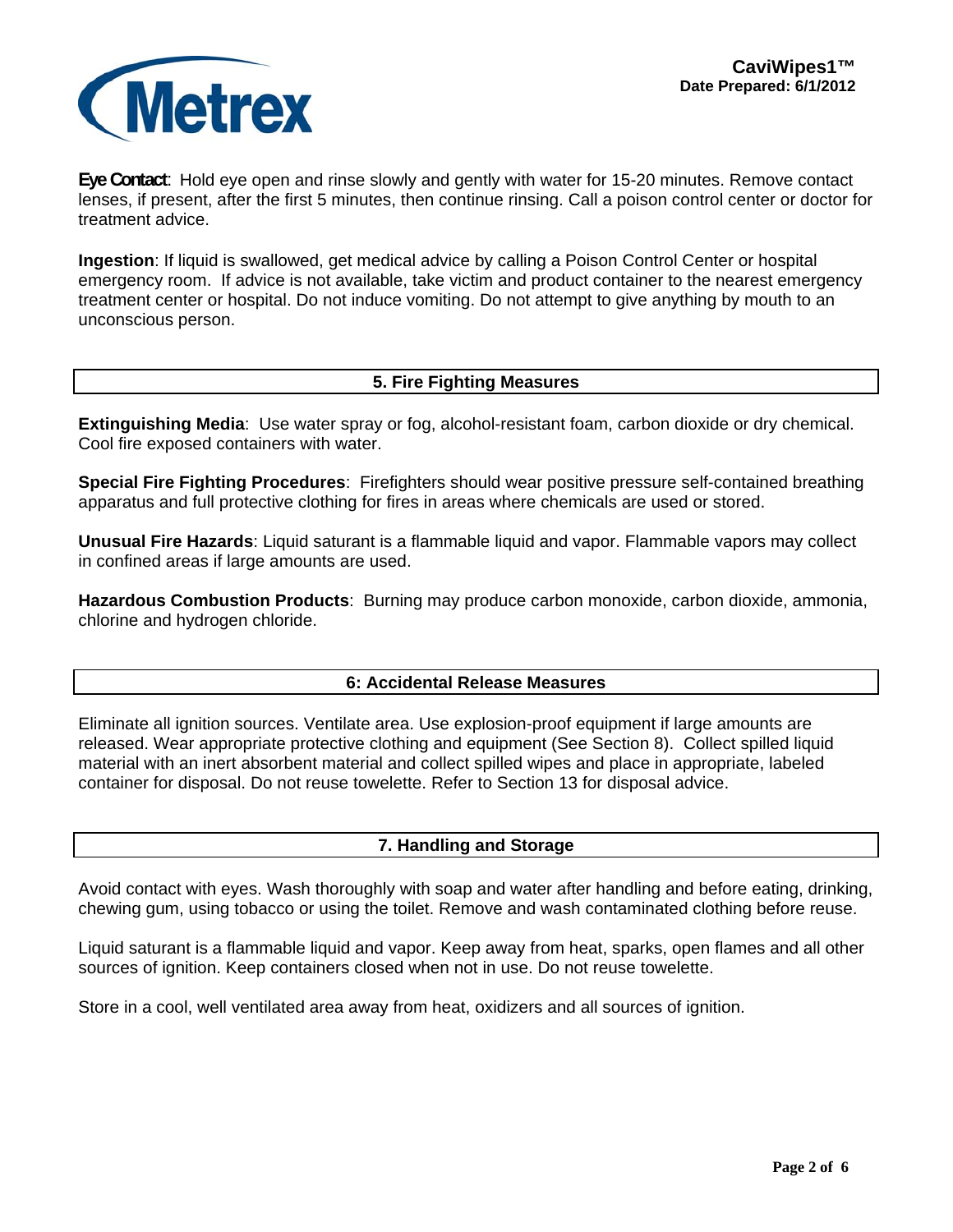## **8. Exposure Controls / Personal Protection**

## **Exposure Limits**

| Chemical                  | <b>Exposure Limit</b>               |  |
|---------------------------|-------------------------------------|--|
| Isopropanol               | 200 ppm TWA, 400 ppm STEL ACGIH TLV |  |
|                           | 400 ppm TWA OSHA PEL                |  |
| Ethanol                   | 1000 ppm STEL ACGIH TLV             |  |
|                           | 1000 ppm TWA OSHA PEL               |  |
| Ethylene Glycol Monobutyl | 20 ppm TWA ACGIH TLV                |  |
| Ether (2-Butoxyethanol)   | 50 ppm skin TWA OSHA PEL            |  |
| Didecyldimethylammonium   | None Established                    |  |
| chloride                  |                                     |  |

**Ventilation:** General ventilation should be adequate for normal use. For operations where the exposure limits may be exceeded, mechanical ventilation such as local exhaust may be needed to minimize exposure.

**Respiratory Protection**: None under normal use conditions with adequate ventilation. For operations where the occupational exposure limits are exceeded, a NIOSH/MSHA approved respirator with an organic vapor cartridges or supplied air respirator is recommended. Equipment selection depends on contaminant type and concentration. Select in accordance with 29 CFR 1910.134 and good industrial hygiene practice. For firefighting, use self-contained breathing apparatus.

**Gloves**: Impervious gloves such as butyl rubber or nitrile are recommended for operations which may result in prolonged or repeated skin contact.

**Eye Protection**: None required for normal use. If liquid splashing is possible, wear splash proof goggles to prevent eye contact.

**Other Protective Equipment/Clothing**: None required for normal use. Wear protective clothing if needed to avoid prolonged/repeated skin contact. Suitable washing and eye flushing facilities should be available in the work area. Contaminated clothing should be removed and laundered before re-use.

### **9. Physical and Chemical Properties**

**Appearance And Odor**: Hazy to clear liquid with an alcohol odor on a white towelette. The following data applies to the liquid saturant.

| <b>Boiling Point:</b>    | Not Determined  | <b>Specific Gravity:</b> | 0.964              |
|--------------------------|-----------------|--------------------------|--------------------|
| Solubility in Water:     | Complete        | pH:                      | $8.5 - 12.49$      |
| Vapor Pressure:          | 19 kPa @ 20°C   | Vapor Density:           | 5.87 (ethanol)     |
|                          | (ethanol)       |                          |                    |
| <b>Percent Volatile:</b> | >95%            | Melting/Freezing Point:  | Not Determined     |
| Coefficient of Water/Oil | Not Determined  |                          |                    |
| Distribution:            |                 |                          |                    |
| Flash Point:             | 34.4°C (93.4°F) | <b>Flammable Limits:</b> | LEL: 2.5% UEL: 19% |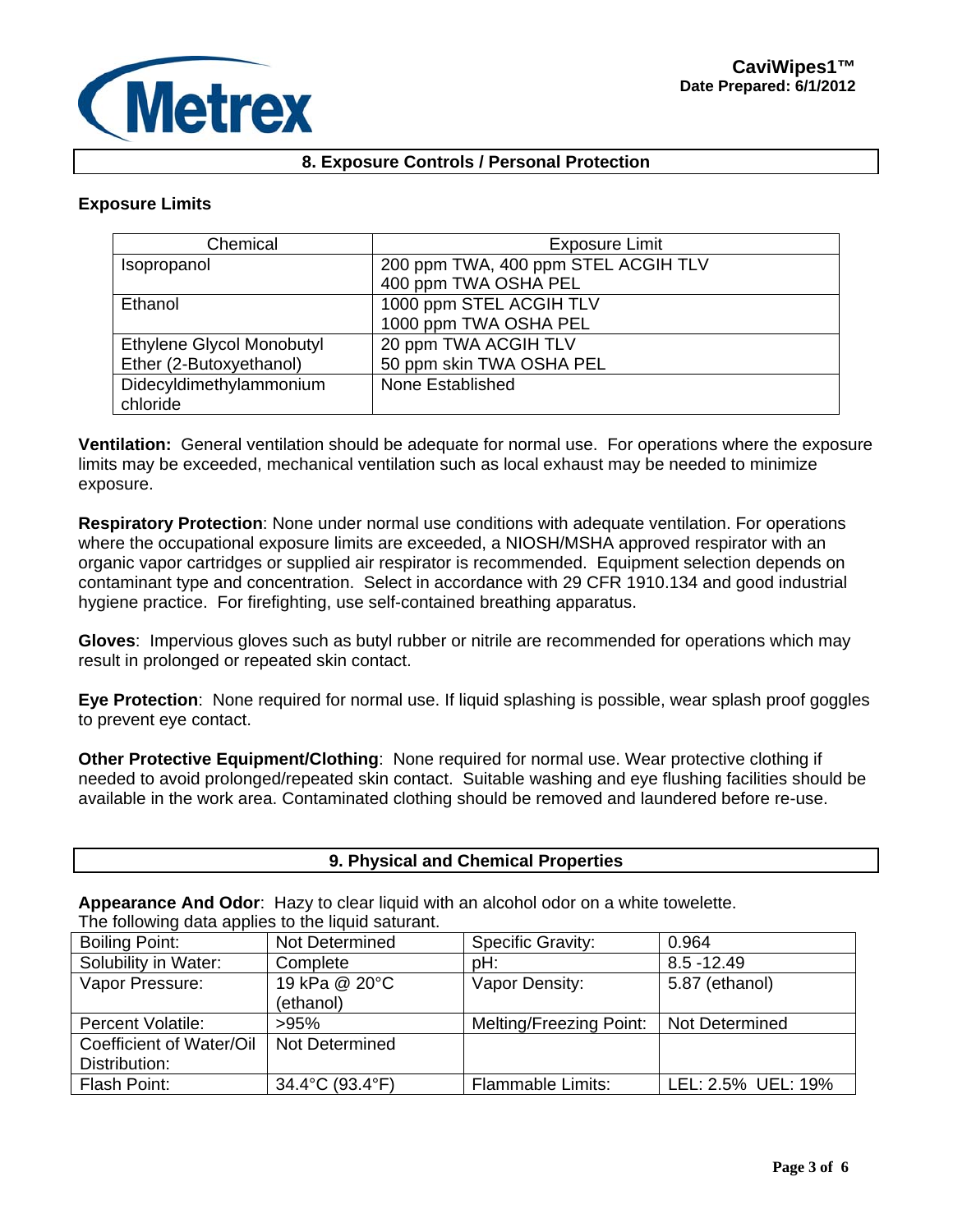# **10. Stability and Reactivity**

## **Stability**: Stable

**Conditions To Avoid**: Heat, sparks, flames and all other sources of ignition. **Incompatibility**: Strong oxidizing agents, acids and strong alkalis. **Hazardous Decomposition Products**: Thermal decomposition will produce carbon monoxide, carbon dioxide, ammonia, chlorine and hydrogen chloride. **Hazardous Polymerization**: Will not occur.

## **11. Toxicological Information**

## **Potential Health Effects: The following applies to the liquid saturant. The towelette is not hazardous. Acute Hazards:**

**Inhalation**: May cause irritation of the nose, throat and upper respiratory tract. High vapor concentrations may produce nausea, vomiting, headache, dizziness, drowsiness, weakness, fatigue, narcosis and possible unconsciousness. Not acutely toxic in rats.

**Skin Contact:** Prolonged or repeated exposure may cause mild irritation. No signs of toxicity or irritation were observed in a dermal toxicity study in rats. Slightly irritating in a primary irritation study with rabbits. Negative in a skin sensitization study with guinea pigs.

**Eye Contact**: May cause irritation with tearing, redness and pain. Moderate irritant in an eye irritation study with rabbits. Effects reversed in 10 days.

**Ingestion**: Ingestion may cause gastrointestinal disturbances and central nervous system effects such as headache, dizziness, drowsiness and nausea. Not acutely toxic in rats.

**Chronic Hazards**: Prolonged overexposure to ethylene glycol monobutyl ether may affect liver, kidneys, blood, lymphatic system or central nervous system. Prolonged or repeated exposure to ethanol may cause liver and kidney effects. Consumption of ethyl alcohol during pregnancy may cause mental retardation and other birth defects.

**Medical Conditions Aggravated By Exposure**: Due to its defatting properties, isopropyl alcohol may aggravate an existing skin condition. Ingestion of ethyl alcohol may aggravate an existing liver condition.

**Carcinogen**: None of the components is listed as a carcinogen or potential carcinogen by IARC, NTP, ACGIH, or OSHA.

# **Acute Toxicity Values for CaviWipes1:**

LD50 Oral Rat >5050 mg/kg LD50 Dermal Rat >5000 mg/kg LC50 inhalation LC50 rat >2.16 mg/L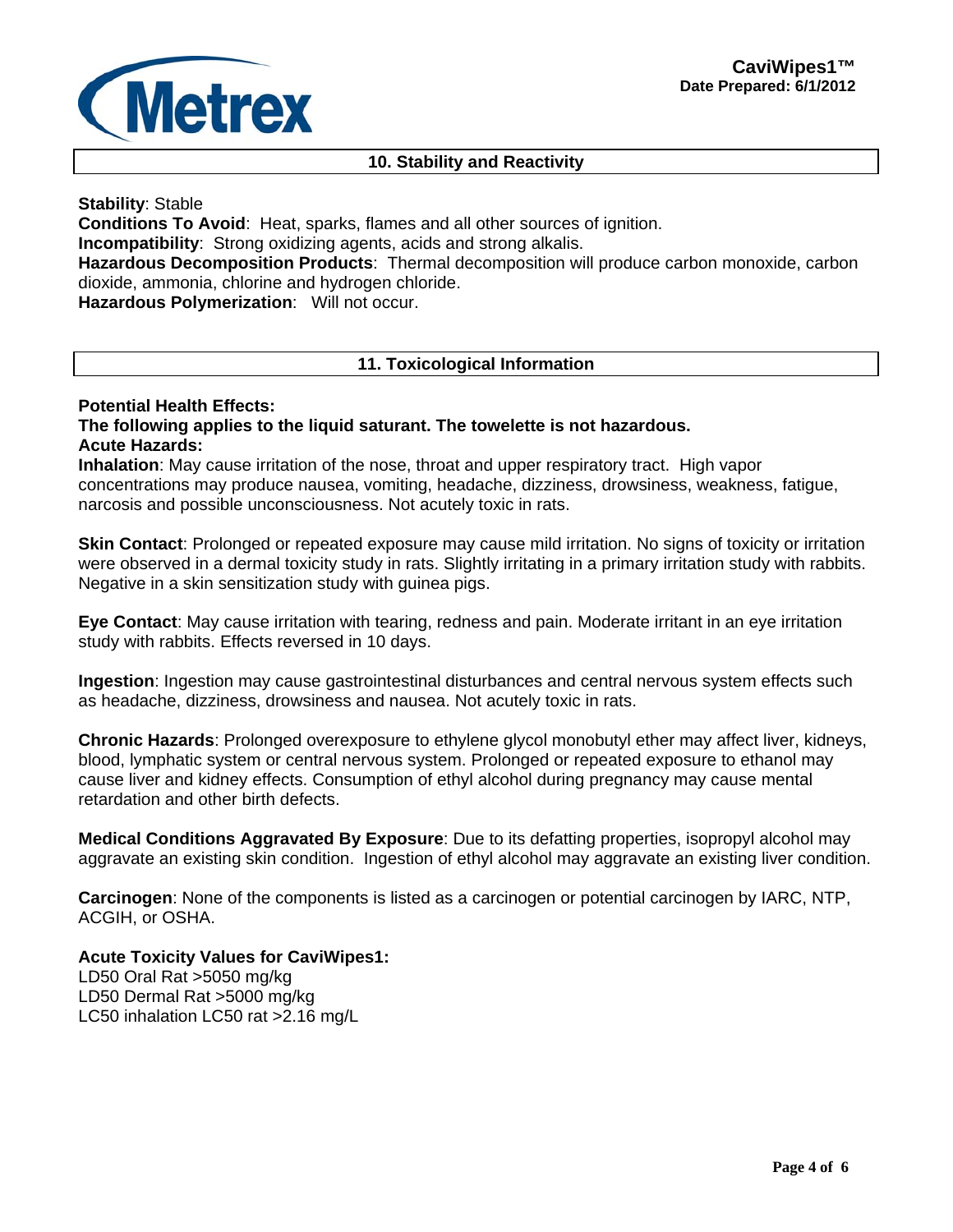

# **12. Ecological Information**

This product is classified as Acute and Chronic Aquatic Toxicity Category 3 based on the GHS criteria for aquatic toxicity. Harmful to aquatic life with long lasting effects.

#### **Toxicity:**

Ethanol: LC50 rainbow trout 13000 mg/L/96 hr; LC50 daphnia magna 9268-14221 mg/L/48 hr; EC50 Chlorella pyrenoidosa (Green algae; growth inhibition) 9310 mg/L/48 hr Isopropanol: LC50 fathead minnows 11,130 mg/L/48 hr; LC50 brown shrimp 1400 mg/L/48 hr Didecyldimethylammonium chloride**:** LC50 bluegill sunfish 0.32 mg/L/96 hr, EC50 daphnia magna 0.94 mg/L/48 hr.

**Persistence and degradability:** Ethanol, isopropanol and didecyldimethylammonium chloride are readily biodegradable in screening tests.

**Bioaccumulative Potential:** Ethanol and isopropanol have an estimated BCF of 3 suggesting that the potential for bioaccumulation is low. A BCF of 81 for didecyldimethylammonium chloride suggests bioconcentration in aquatic organisms is moderate.

**Mobility in Soil:** Ethanol and isopropanol are expected to have very high mobility in soil. If released to soil, didecyldimethylammonium chloride is expected to have no mobility based upon Koc values greater than 4.4X10+5.

### **13. Disposal Considerations**

Do not contaminate water, food, or feed by storage and disposal.

**Solution Disposal:** Dilute with water. Dispose in accordance with local regulations.

**Container Disposal:** Nonrefillable container. Do not reuse or refill this container. Offer for recycling, if available. If recycling is not available, discard in trash.

**Towelette Disposal**: Do not reuse towelette. Dispose of used towelette in trash. Do not flush wipes down toilet.

### **14. Transport Information**

## **U.S. DOT Hazard Classification**

Proper Shipping Name: Not Regulated per alcohol exception (49CFR 173.150(e)) Technical Name: N/A UN Number: N/A Hazard Class/Packing Group: N/A Labels Required: N/A

DOT MARINE POLLUTANTS: This product does not contain Marine Pollutants as defined in 49 CFR 171.8.

# **IMDG Code Shipping Classification**

Proper Shipping Name: Alcohols, n.o.s. (Isopropanol, ethanol) UN Number: UN1987 Hazard Class: 3